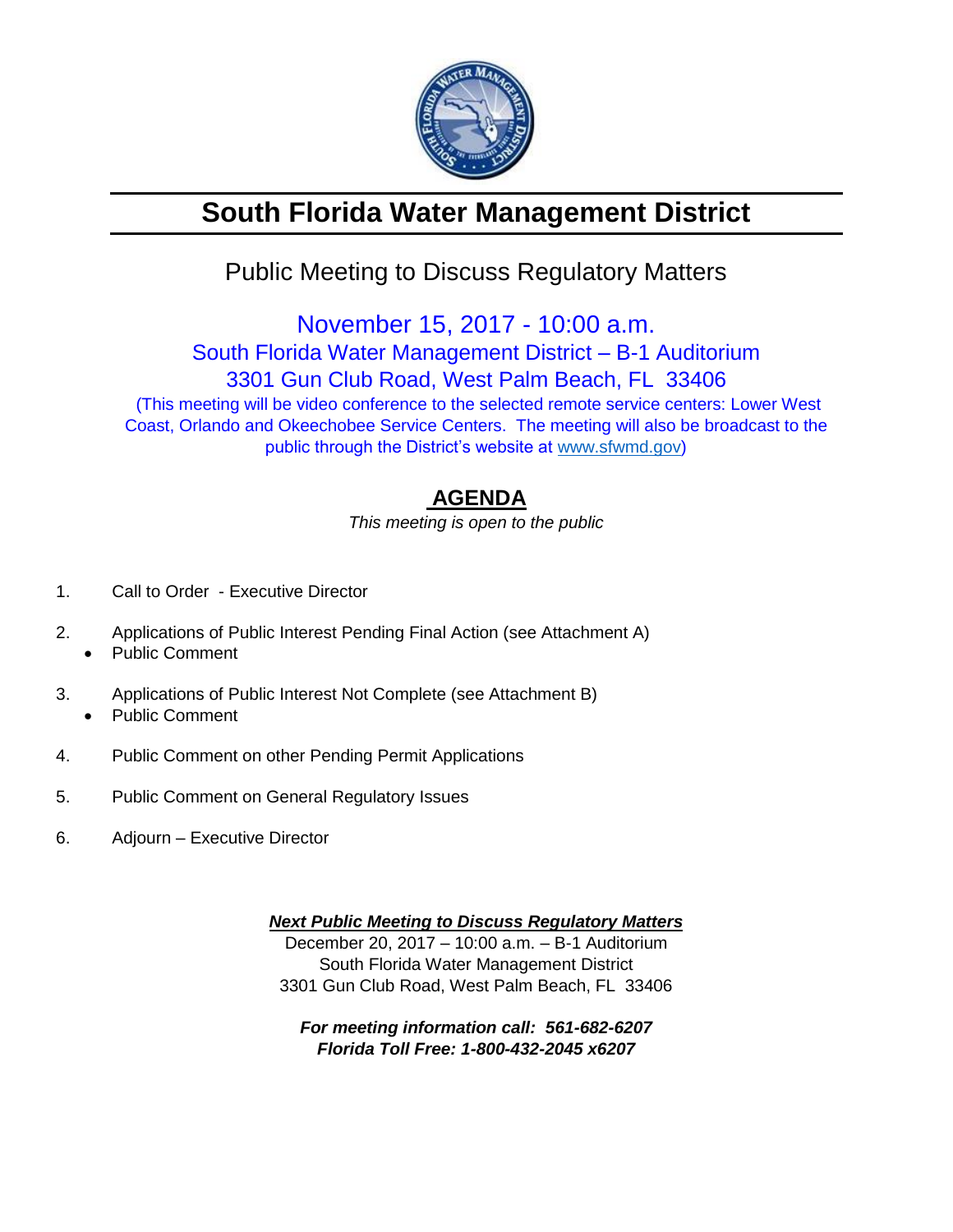#### **Applications of Public Interest PENDING FINAL ACTION Public Meeting to Discuss Regulatory Matters** BAP\_AGENDA\_HPC\_APPS **South Florida Water Management District**

Report run on: November 8, 2017

### **ATTACHMENT A**

| <b>County</b>  |                        | App No 7<br>Permit No Project Name                          | <b>Permittee</b>                                                            | Default date | / Waiver Exp,<br>date \ |
|----------------|------------------------|-------------------------------------------------------------|-----------------------------------------------------------------------------|--------------|-------------------------|
| A-1 PALM BEACH | 150922-3<br>13-05321-P | ALL ABOARD FLORIDA NORTH-SOUTH RAIL<br>CORRIDOR SEGMENT D09 | ALL ABOARD FLORIDA OPERATIONS, L.L.C.<br>FLORIDA EAST COAST RAILWAY, L.L.C. | 21-AUG-2016  |                         |